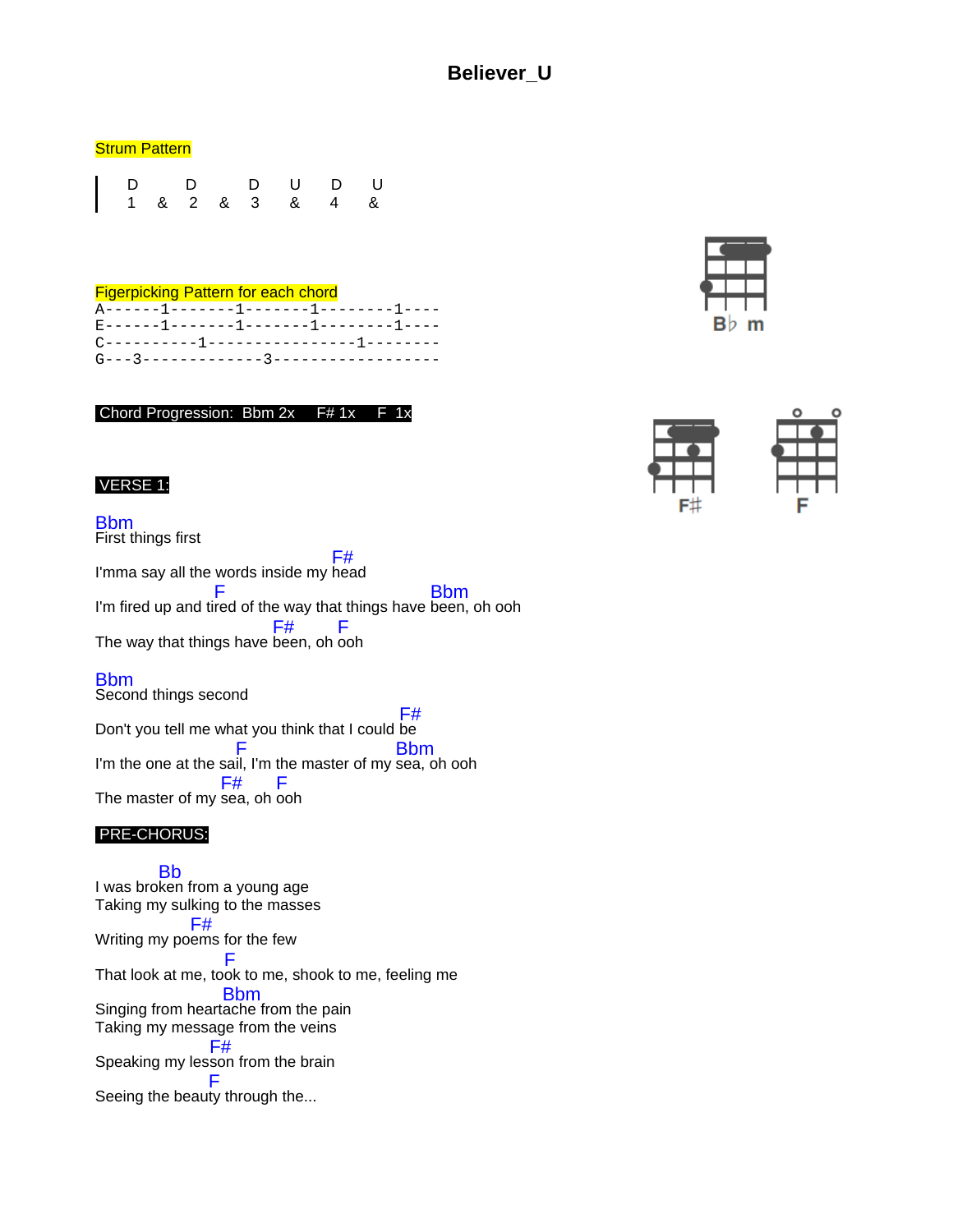## CHORUS:

Bbm Pain!

You made me a, you made me a believer, believer F# F Bbm Pain!

You break me down, you build me up, believer, believer F# F Bbm Pain!

Oh let the bullets fly, oh let them rain F# My life, my love, my drive, it came from... F Bbm Pain!

You made me a, you made me a believer, believer F# F

### VERSE 2:

Bbm Third things third Send a prayer to the ones up ab ove F# All the hate that you've he ard has turned your spirit to a do ve, oh ooh F Bbm Your spirit up above, oh ooh F# F

#### PRE-CHORUS:

I was choking in the crowd Bbm Building my rain up in the cloud Falling like ashes to the ground F# Hoping my feel ings, they would drown F But they never did, ever lived, ebbing and flowing Bbm Inhibited, limited Till it broke open and rained down F# And rained down, like...F